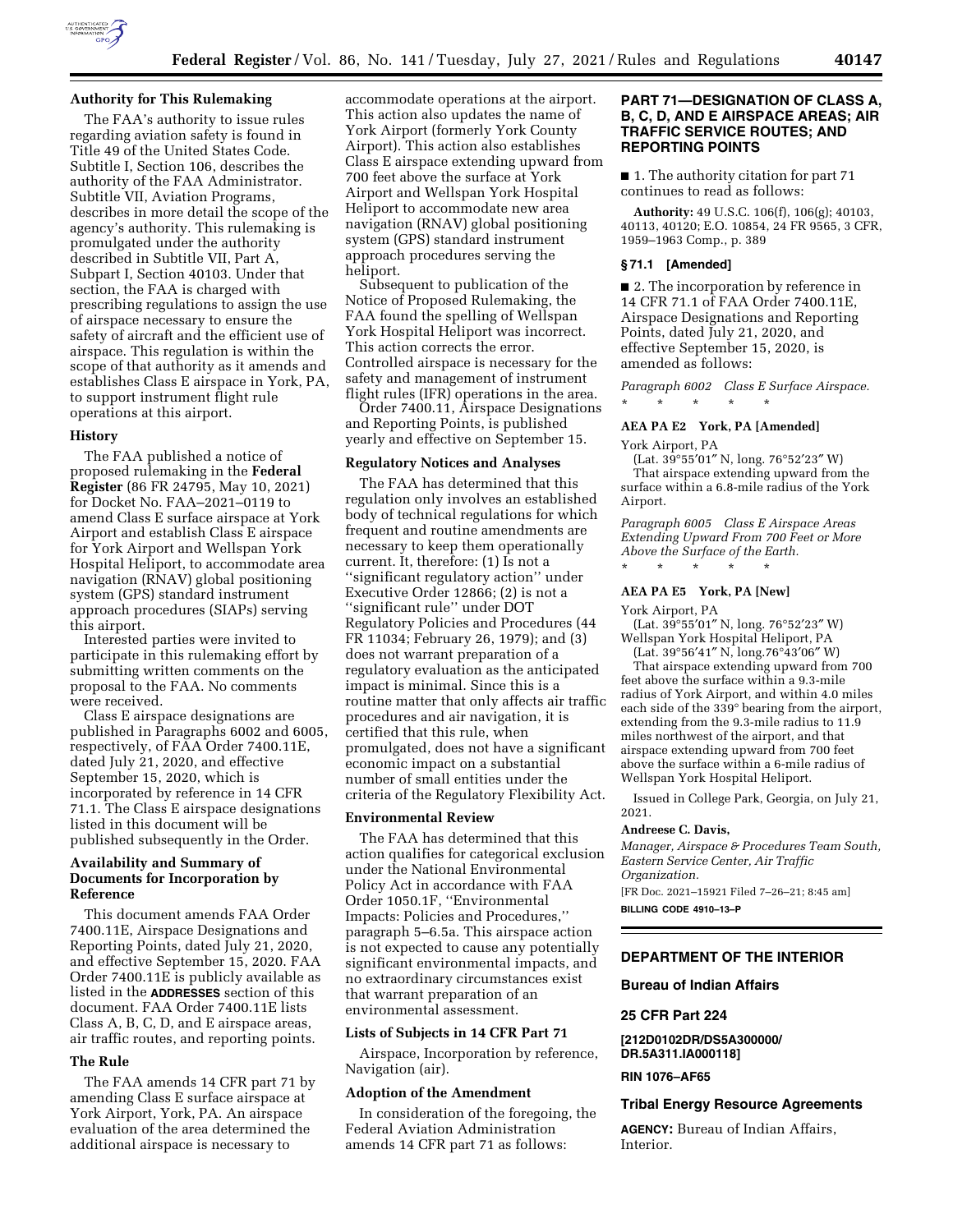#### **ACTION:** Final rule.

**SUMMARY:** The Bureau of Indian Affairs (BIA) is confirming the interim final rule published on May 24, 2021, updating regulations governing Tribal Energy Resource Agreements (TERAs) between the Secretary of the Interior (Secretary) and Indian Tribes. The interim final rule added the statutory requirement that that any application for a Tribal Energy Development Organization (TEDO) be submitted by the Tribe and corrected cross-references. **DATES:** This rule is effective July 27, 2021.

# **FOR FURTHER INFORMATION CONTACT:**

Elizabeth Appel, Director, Office of Regulatory Affairs & Collaborative Action, (202) 273–4680; *[elizabeth.appel@bia.gov.](mailto:elizabeth.appel@bia.gov)* 

# **SUPPLEMENTARY INFORMATION:**

#### **I. Summary of Rule**

This final rule updates TERA regulations that BIA published on December 18, 2019 (84 FR 69602), under the authority of the Indian Tribal Energy Development and Self-Determination Act of 2005, as amended by the Indian Tribal Energy Development and Self-Determination Act Amendments of 2017, 25 U.S.C. 3501–3504, Public Law 115–325, and 25 U.S.C. 2 and 9. The rule addressed the requirements of the Indian Tribal Energy Development and Self-Determination Act Amendments of 2017 (2017 Amendments), including establishing a process and criteria for TEDOs to obtain certification from the Secretary so that they may enter into leases, business agreements, and rightsof-way with Tribes on Tribal land without Secretarial approval. *See*  Section 103(b) of the 2017 Amendments.

The 2019 regulation stated at § 224.202 that a TEDO must submit an application. The statute, however, states that the Tribe submits the application for certification of a TEDO. *See* 25 U.S.C. 3504(h)(1). This final rule corrects the regulation at § 224.202 to provide that a Tribe must submit the application.

This final rule also corrects typographical errors in the crossreferences to paragraphs in § 224.53, as follows:

• In paragraph (a)(3), the crossreference is corrected to be paragraph (b), rather than paragraph (c);

• In paragraph  $(a)(5)$ , the crossreference is corrected to be paragraph (c) rather than paragraph (d); and

• In paragraph (b), the cross reference is corrected to be paragraph (a)(3) rather than paragraph (a)(6).

On May 24, 2021 (86 FR 27806), BIA published an interim final rule making these changes and announced the opportunity to comment by June 23, 2021. BIA received no comments on the interim final rule, so this final rule adopts the interim final rule as published without change.

#### **II. Procedural Requirements**

#### *A. Regulatory Planning and Review (E.O. 12866, 13563)*

Executive Order (E.O.) 12866 provides that the Office of Information and Regulatory Affairs (OIRA) at the Office of Management and Budget (OMB) will review all significant rules. OIRA has determined that this rule is not significant.

E.O. 13563 reaffirms the principles of E.O. 12866 while calling for improvements in the Nation's regulatory system to promote predictability, to reduce uncertainty, and to use the best, most innovative, and least burdensome tools for achieving regulatory ends. The E.O. directs agencies to consider regulatory approaches that reduce burdens and maintain flexibility and freedom of choice for the public where these approaches are relevant, feasible, and consistent with regulatory objectives. E.O. 13563 emphasizes further that regulations must be based on the best available science and that the rulemaking process must allow for public participation and an open exchange of ideas. We have developed this rule in a manner consistent with these requirements.

#### *B. Regulatory Flexibility Act*

The Department of the Interior certifies that this rule will not have a significant economic effect on a substantial number of small entities under the Regulatory Flexibility Act (5 U.S.C. 601 *et seq.*).

# *C. Small Business Regulatory Enforcement Fairness Act*

This rule is not a major rule under 5 U.S.C. 804(2), the Small Business Regulatory Enforcement Fairness Act. This rule:

(a) Does not have an annual effect on the economy of \$100 million or more;

(b) Will not cause a major increase in costs or prices for consumers, individual industries, Federal, State, or local government agencies, or geographic regions; and

(c) Does not have significant adverse effects on competition, employment, investment, productivity, innovation, or the ability of U.S.-based enterprises to compete with foreign-based enterprises because this rule makes minor corrections.

# *D. Unfunded Mandates Reform Act*

This rule does not impose an unfunded mandate on State, local, or Tribal governments or the private sector of more than \$100 million per year. The rule does not have a monetarily significant or unique effect on State, local, or Tribal governments or the private sector. A statement containing the information required by the Unfunded Mandates Reform Act (2 U.S.C. 1531 *et seq.*) is not required.

# *E. Takings (E.O. 12630)*

This rule does not affect a taking of private property or otherwise have taking implications under Executive Order 12630 because this rule does not affect individual property rights protected by the Fifth Amendment or involve a compensable ''taking.'' A takings implication assessment is not required.

#### *F. Federalism (E.O. 13132)*

Under the criteria in section 1 of Executive Order 13132, this rule does not have sufficient federalism implications to warrant the preparation of a federalism summary impact statement because the rule affects only agreements entered into by Tribes and the Department. A federalism summary impact statement is not required.

# *G. Civil Justice Reform (E.O. 12988)*

This rule complies with the requirements of Executive Order 12988. Specifically, this rule: (a) Meets the criteria of section 3(a) requiring that all regulations be reviewed to eliminate errors and ambiguity and be written to minimize litigation; and (b) Meets the criteria of section 3(b)(2) requiring that all regulations be written in clear language and contain clear legal standards.

# *H. Consultation With Indian Tribes (E.O. 13175)*

The Department of the Interior strives to strengthen its government-togovernment relationship with Indian Tribes through a commitment to consultation with Indian Tribes and recognition of their right to selfgovernance and Tribal sovereignty. We have evaluated this rule under the Department's consultation policy and under the criteria in Executive Order 13175 and have determined that it does not have substantial direct effects on federally recognized Indian Tribes because the Department consulted on substantive requirements of the rule that is in effect, and this rule merely makes minor corrections to that substantive rule.